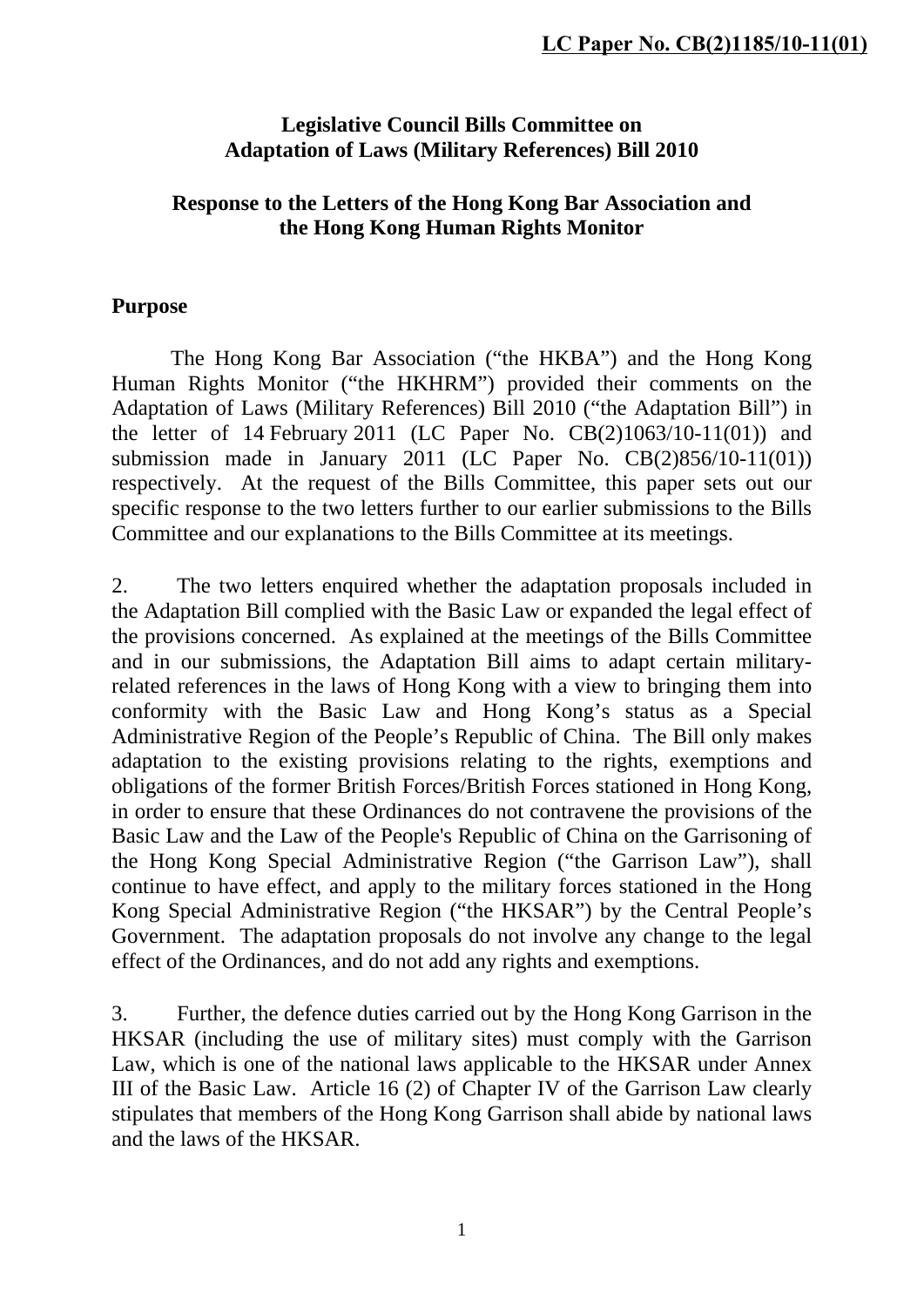4. As to the request by the HKBA for the Administration to again provide explanation on various provisions of the Adaptation Bill, we would wish to reiterate that we have undertaken at the Bills Committee meeting on 10 February to continue preparing a detailed summary table for each of the provision in the Adaptation Bill, explaining the justifications for each of the adaptation proposal. We have earlier prepared a summary table covering each of the adaptation proposals covered by Sections 1 to 45 of Schedule 1 to the Bill, and have provided it to the Bills Committee vide Annex D to LC Paper No. CB(2)479/10-11(02). We will continue to prepare summary tables for the remaining provisions in the Adaptation Bill, illustrating the justifications for each of the adaptation proposal. Please refer to **Annex A** for the latest summary table covering Sections 46 to 57 of Schedule 1 to the Adaptation Bill.

5. Regarding the other comments of the HKHRM, please refer to **Annex B** for our response.

**Security Bureau February 2011**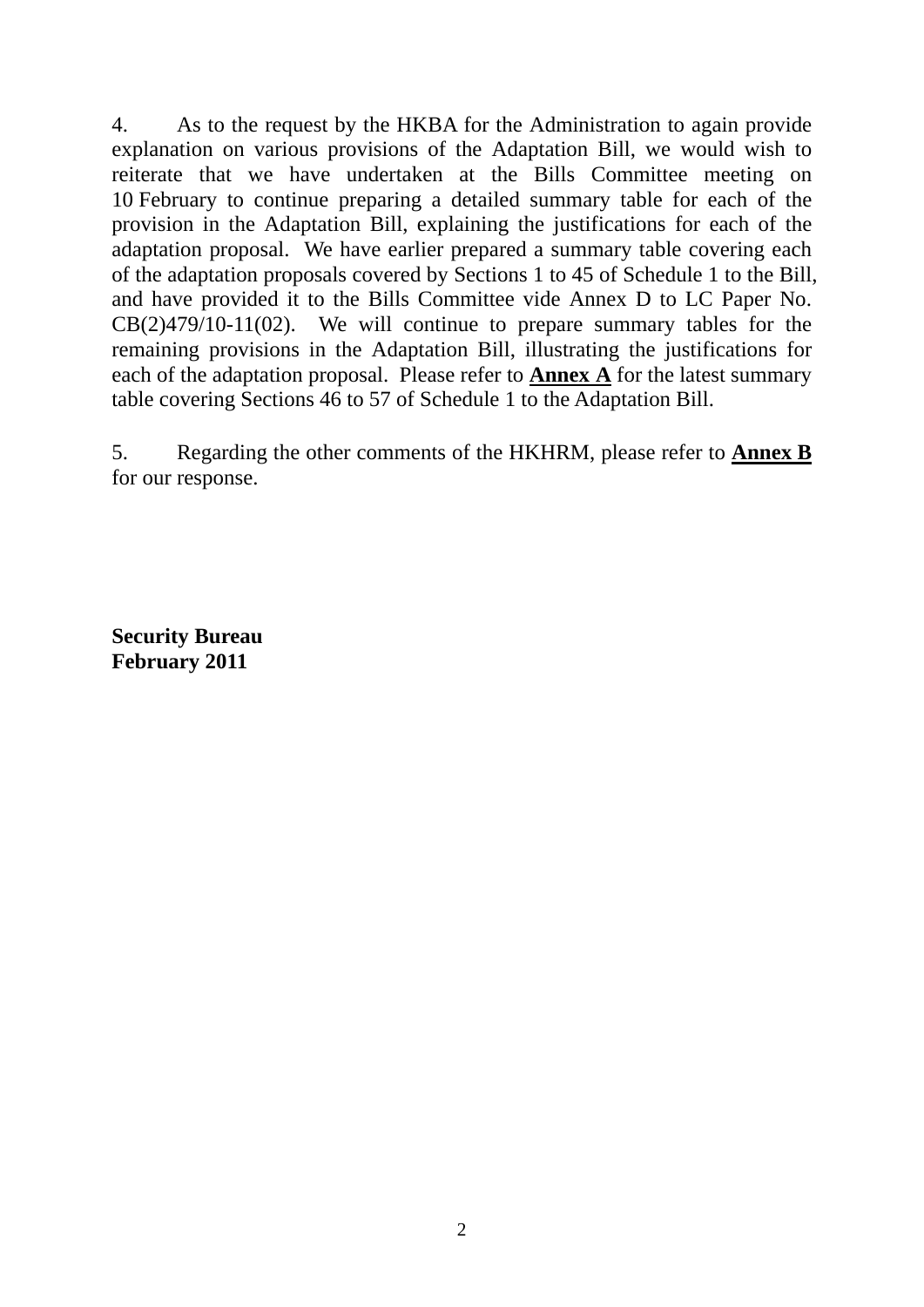### **Adaptation of Laws (Military References) Bill 2010 Adaptation Proposals**

#### **Schedule 1**

| <b>Section</b> | Legislation     | <b>Proposed Adaptation</b>                                                                                                                                                                                                | <b>Justifications</b>                             |
|----------------|-----------------|---------------------------------------------------------------------------------------------------------------------------------------------------------------------------------------------------------------------------|---------------------------------------------------|
| 46             |                 | Defences (Firing A provisional programme of firing from gun sites shall be $ Cap. 196$ makes provisions for the regulation of                                                                                             |                                                   |
|                | Areas)          | circulated at the commencement of every quarter by the   practice firing within firing areas and for clearing of                                                                                                          |                                                   |
|                | Ordinance (Cap. | Commander, British Forces Commander of the Hong Kong firing areas.                                                                                                                                                        |                                                   |
|                | 196), s. $4(1)$ | Garrison, in respect of the firing areas described in Part I                                                                                                                                                              |                                                   |
|                |                 | of the First Schedule other than Firing Area E, to the Under section 4, "the Commander, British Forces"                                                                                                                   |                                                   |
|                |                 | persons enumerated in the Second Schedule, such shall circulate and publish notices of programme of<br>programme being subject to alteration from time to time if firing in advance. As such, it is proposed to adapt the |                                                   |
|                |                 | necessitated by military requirements.                                                                                                                                                                                    | relevant term to the "Commander of the Hong Kong  |
|                |                 |                                                                                                                                                                                                                           | Garrison".                                        |
|                |                 |                                                                                                                                                                                                                           |                                                   |
|                |                 |                                                                                                                                                                                                                           | The adaptation proposal is prepared by making     |
|                |                 |                                                                                                                                                                                                                           | reference to section $2A(2)(c)$ of Cap.1.         |
|                |                 |                                                                                                                                                                                                                           |                                                   |
| 47             |                 | Defences (Firing If any person commits an offence against this Ordinance This provision stipulates the penalty for offences                                                                                               |                                                   |
|                | Areas)          | he shall be liable on summary conviction to a fine of should a person contravene the provisions of the                                                                                                                    |                                                   |
|                |                 | Ordinance (Cap. $\frac{1}{250}$ , and may be removed by any officer person Ordinance.                                                                                                                                     |                                                   |
|                | 196), s. $8(2)$ | authorized by section 9 from the areas to which the<br>Ordinance applies, and taken into custody without It is suggested to adapt the term "officer" to "person"                                                          |                                                   |
|                |                 | warrant, and brought before a magistrate to be dealt with to reflect more accurately the persons covered under                                                                                                            |                                                   |
|                |                 | according to law, and any thing found in the areas in section 9 of the Ordinance, including those individuals                                                                                                             |                                                   |
|                |                 | contravention of this Ordinance may be removed by such who are not stipulated as "officers" in sections $9(a)$ ,                                                                                                          |                                                   |
|                |                 | officer any person authorized by section 9 as aforesaid and $(6)$ and $(c)$ . Please refer to the next item for further                                                                                                   |                                                   |
|                |                 | on due proof of such contravention may be declared by a explanation.                                                                                                                                                      |                                                   |
|                |                 | magistrate to be forfeited.                                                                                                                                                                                               |                                                   |
|                |                 |                                                                                                                                                                                                                           | As for the adaptation proposal off the term "such |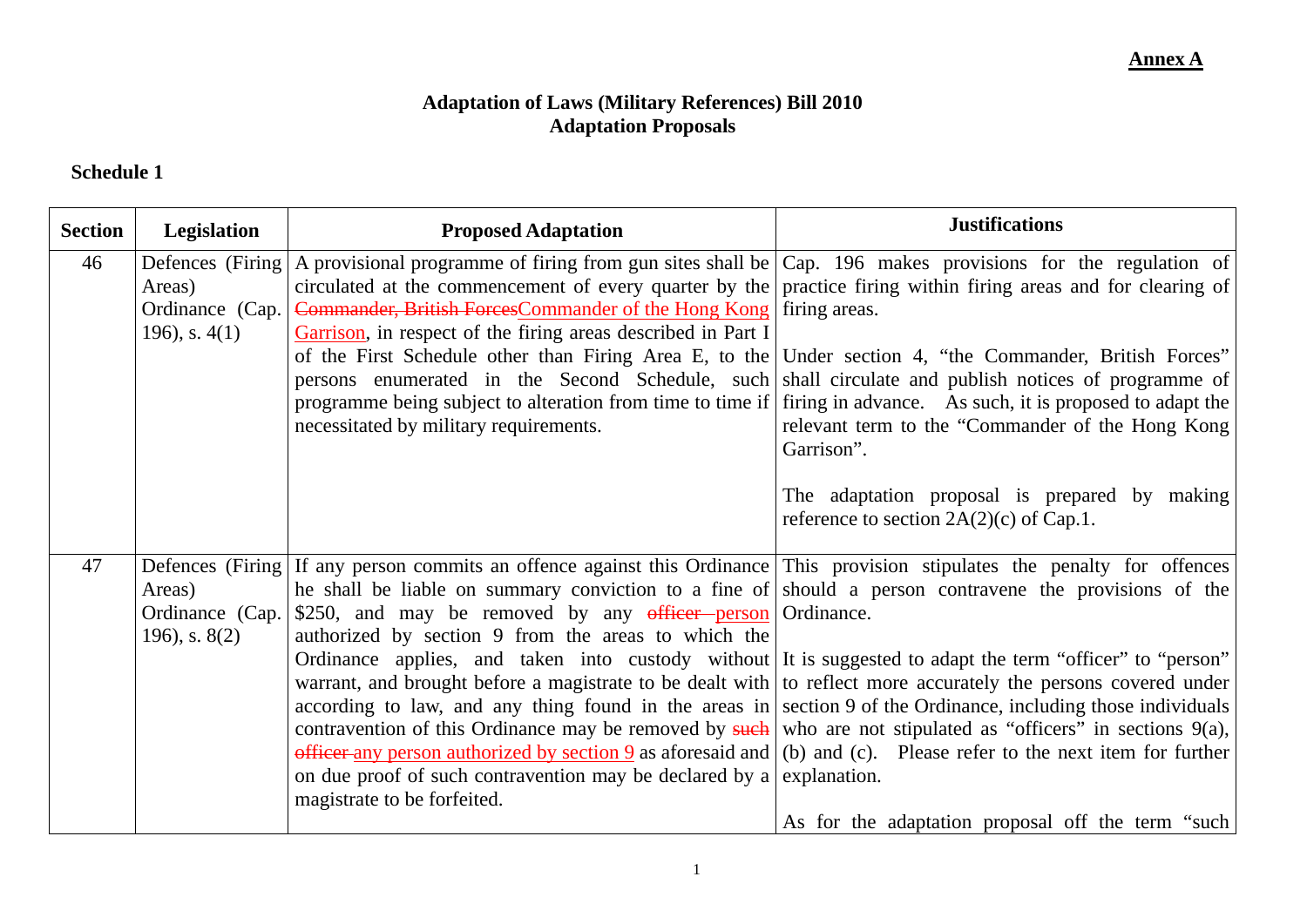| <b>Section</b> | Legislation                                                     | <b>Proposed Adaptation</b>                                                                                                                                                                                                                                                                                                                                                                                                                                                                                                                                                                                                                                         | <b>Justifications</b>                                                                                                                                                                                                                                                                                                                                                                                                                                                                                                                                                                                                                                                                                                                                                                                                                                                                                                                                                                                             |
|----------------|-----------------------------------------------------------------|--------------------------------------------------------------------------------------------------------------------------------------------------------------------------------------------------------------------------------------------------------------------------------------------------------------------------------------------------------------------------------------------------------------------------------------------------------------------------------------------------------------------------------------------------------------------------------------------------------------------------------------------------------------------|-------------------------------------------------------------------------------------------------------------------------------------------------------------------------------------------------------------------------------------------------------------------------------------------------------------------------------------------------------------------------------------------------------------------------------------------------------------------------------------------------------------------------------------------------------------------------------------------------------------------------------------------------------------------------------------------------------------------------------------------------------------------------------------------------------------------------------------------------------------------------------------------------------------------------------------------------------------------------------------------------------------------|
|                |                                                                 |                                                                                                                                                                                                                                                                                                                                                                                                                                                                                                                                                                                                                                                                    | officer" to "any person authorized by section 9", the<br>objective is to provide clarity of drafting to section<br>$8(2)$ of the Ordinance in order to clearly stipulate the<br>persons who can enforce the Ordinance, i.e. "any<br>person authorized by section 9" in the Ordinance.                                                                                                                                                                                                                                                                                                                                                                                                                                                                                                                                                                                                                                                                                                                             |
| 48(1)<br>48(2) | Defences (Firing)<br>Areas)<br>Ordinance (Cap.)<br>196), s. $9$ | Officers Persons authorized to arrest or remove<br>trespassers, etc.<br>The following officers-persons are hereby authorized to<br>remove or to take into custody without warrant any person<br>contravening section 6 or 7, or to remove any aircraft or<br>thing found within any firing area affected-<br>(a) the officer in charge of the practice firing;<br>(b) any officer, warrant officer, non-commissioned<br>officer or military policeman or soldier, for the<br>time being under the command of the said<br>officer in charge;<br>(c) any person authorized in writing under the hand<br>of the said officer in charge; or<br>(d) any police officer. | This section provides for the arrest or removal of<br>trespassers by authorized persons.<br>Section 9(b) authorizes any officers or soldiers of<br>different ranks under the command of the officer in<br>charge to carry out duties within firing areas. As<br>there is no equivalent ranks of warrant officer, non<br>commissioned officer or military policeman in the<br>Chinese People's Liberation Army, it is therefore<br>proposed to adapt these references to "soldier".<br>Regarding the adaptation proposal of the term<br>"officer" to "person" in the Ordinance, it is to reflect<br>more accurately the persons covered under section 9 of<br>the Ordinance, including those individuals who are not<br>stipulated as "officers" in sections $9(a)$ , (b) and (c).<br>The adaptation proposal will not alter the legal effect<br>of the existing provisions.<br>The adaptation proposal is prepared by making<br>reference to section $2A(2)(c)$ of Cap.1 and section 1 of<br>Schedule 8 to Cap.1. |
| 49(1)          | Areas)                                                          | Defences (Firing This Ordinance shall not apply to $-$                                                                                                                                                                                                                                                                                                                                                                                                                                                                                                                                                                                                             | The Ordinance makes provisions for the regulation of<br>(c) any aircraft when racing, provided due notice of practice firing within firing areas and for clearing of                                                                                                                                                                                                                                                                                                                                                                                                                                                                                                                                                                                                                                                                                                                                                                                                                                              |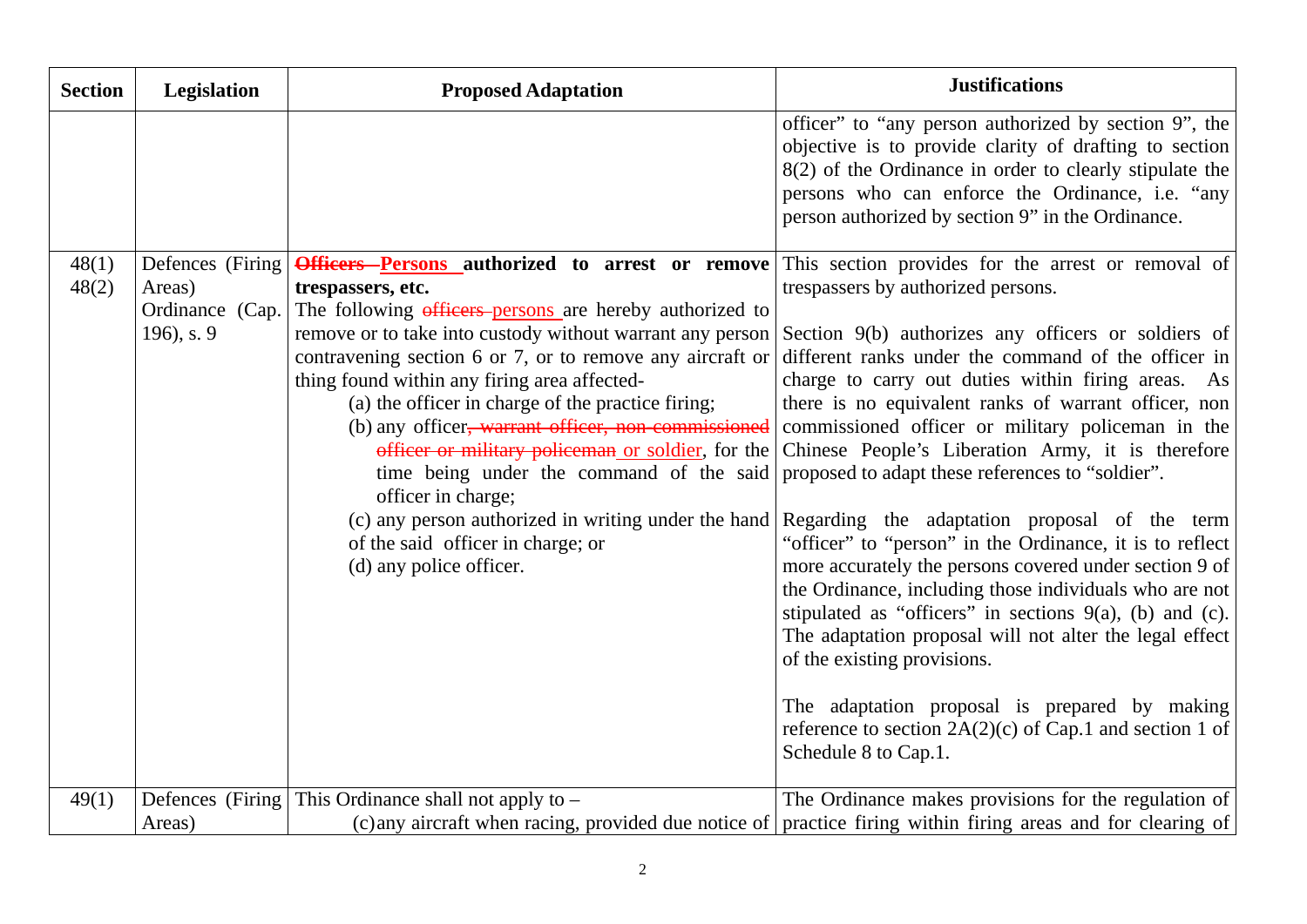| <b>Section</b> | <b>Legislation</b>                                  | <b>Proposed Adaptation</b>                                                                                                                                                                                                                                                                                    | <b>Justifications</b>                                                                                                                                                                                                                                                                                                                                                                                                                                                                                                                                                                                                                                                                                                                                                                                                                                                                                                                                                                                                                                                                     |
|----------------|-----------------------------------------------------|---------------------------------------------------------------------------------------------------------------------------------------------------------------------------------------------------------------------------------------------------------------------------------------------------------------|-------------------------------------------------------------------------------------------------------------------------------------------------------------------------------------------------------------------------------------------------------------------------------------------------------------------------------------------------------------------------------------------------------------------------------------------------------------------------------------------------------------------------------------------------------------------------------------------------------------------------------------------------------------------------------------------------------------------------------------------------------------------------------------------------------------------------------------------------------------------------------------------------------------------------------------------------------------------------------------------------------------------------------------------------------------------------------------------|
|                | Ordinance (Cap.<br>196),<br>s. $10(1)(c)$           | the racing fixture has been given not less than<br>48 hours previously to the Commander, British<br>Forces Commander of the Hong Kong<br>Garrison;                                                                                                                                                            | firing areas. Under section $10(1)(c)$ , the Ordinance<br>shall not apply to any aircraft when racing, provided<br>notice has been given not less than 48 hours previously<br>to the Commander, British Forces. As such, it is<br>proposed to adapt the relevant term to the<br>"Commander of the Hong Kong Garrison".<br>The adaptation proposal is prepared by making<br>reference to section $2A(2)(c)$ of Cap.1 and section 1 of<br>Schedule 8 to Cap.1.                                                                                                                                                                                                                                                                                                                                                                                                                                                                                                                                                                                                                              |
| 49(2)          | Areas)<br>Ordinance (Cap.<br>196),<br>s. $10(1)(e)$ | Defences (Firing This Ordinance shall not apply to $-$<br>(e) Her Majesty's aircraft or any aircraft employed<br>under The Ministry of Defence authority or<br>under the Government of Hong Kong any<br>aircraft of the Chinese People's Liberation<br>Army or any aircraft employed under the<br>Government. | The Ordinance makes provisions for the regulation of<br>practice firing within firing areas and for clearing of<br>firing areas. Section $10(1)(e)$ provided exemption for<br>the aircraft of "Her Majesty" and "the Ministry of<br>Defence authority" before the Reunification and the<br>aircraft of the then "Government of Hong Kong".<br>In general, according to the principles of adaptation of<br>laws, the term "Her Majesty's forces" is proposed to<br>be adapted to the "Chinese People's Liberation Army",<br>except for circumstances involving land vested in or<br>occupied by the former British Forces stationed in<br>Hong Kong, where the term is to be adapted to the<br>"Hong Kong Garrison". "Her Majesty's aircraft or<br>any aircraft employed under The Ministry of Defence<br>authority " as set out in I section $49(2)$ of the<br>Ordinance aims to provide exemption for military<br>aircraft. As only the Chinese People's Liberation<br>Army will use military aircraft, it is therefore proposed<br>to adapt the relevant terms as "the Chinese People's |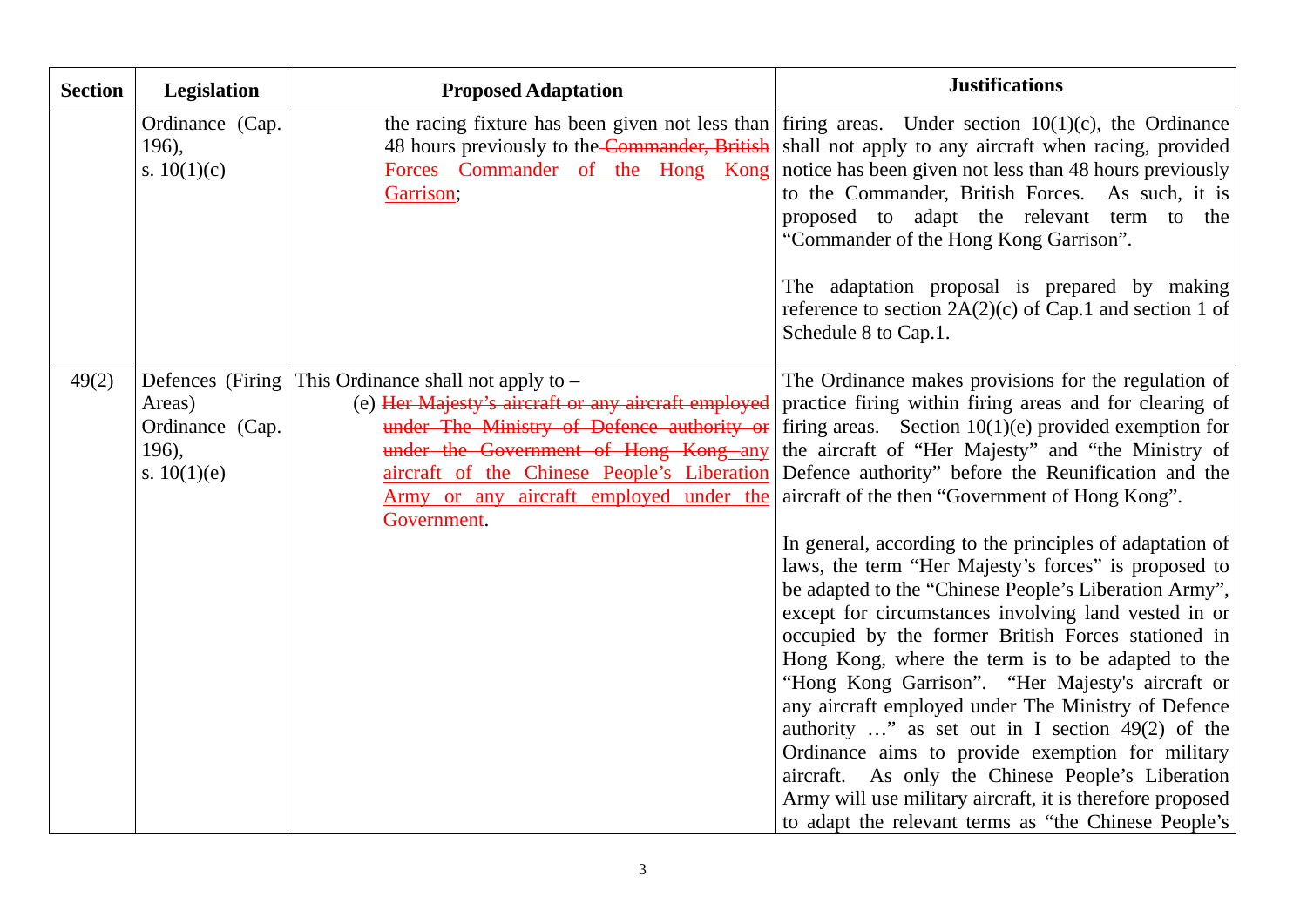| <b>Section</b> | <b>Legislation</b>                             | <b>Proposed Adaptation</b>                                                                                                                                                                                                                                                                                                                                                              | <b>Justifications</b>                                                                                                                                                                                                                                                                                                                                                                                                                                                                                                                                                                                                                                                                                  |
|----------------|------------------------------------------------|-----------------------------------------------------------------------------------------------------------------------------------------------------------------------------------------------------------------------------------------------------------------------------------------------------------------------------------------------------------------------------------------|--------------------------------------------------------------------------------------------------------------------------------------------------------------------------------------------------------------------------------------------------------------------------------------------------------------------------------------------------------------------------------------------------------------------------------------------------------------------------------------------------------------------------------------------------------------------------------------------------------------------------------------------------------------------------------------------------------|
|                |                                                |                                                                                                                                                                                                                                                                                                                                                                                         | Liberation Army".<br>As for the term "Hong Kong Government", the<br>adaptation proposal is prepared in accordance with the<br>definition in Part II of Cap. 1, i.e. "Government (特區<br>政府) means the Government of the Hong Kong<br>Special Administrative Region".<br>The adaptation proposal retains the original intent of<br>the Ordinance and has neither narrowed nor widened<br>the original scope of the provision.<br>The adaptation proposal is prepared by making<br>reference to section $2A(2)(c)$ of Cap.1 and sections 1<br>and 2 of Schedule 8 to Cap.1.                                                                                                                               |
| 50             | Crimes<br>Ordinance (Cap.<br>$200$ , s. $6(a)$ | Any person who knowingly attempt –<br>(a) to seduce any member of Her Majesty's forces<br>from his duty and allegiance to Her Majesty the<br>Chinese People's Liberation Army from his duty<br>and allegiance to the People's Republic of China;<br>$or_{\overline{t}}$<br>shall be guilty of an offence and shall be liable on<br>conviction upon indictment to imprisonment for life. | Cap. 200 makes provisions for certain crimes.<br>As for the reference "Her Majesty's forces", according<br>to the principles of adaptation of laws, except for land<br>vested in or occupied by the Former British Forces<br>stationed in Hong Kong which is generally be adapted<br>to the "Hong Kong Garrison", the references of "Her<br>Majesty's forces" in the Bill are generally proposed to<br>be adapted to the "Chinese People's Liberation Army".<br>It is therefore suggested to adapt the term "Her<br>Majesty's forces" to "the Chinese People's Liberation<br>Army" and the term "Her Majesty" to "the People's<br>Republic of China".<br>The adaptation proposal is prepared by making |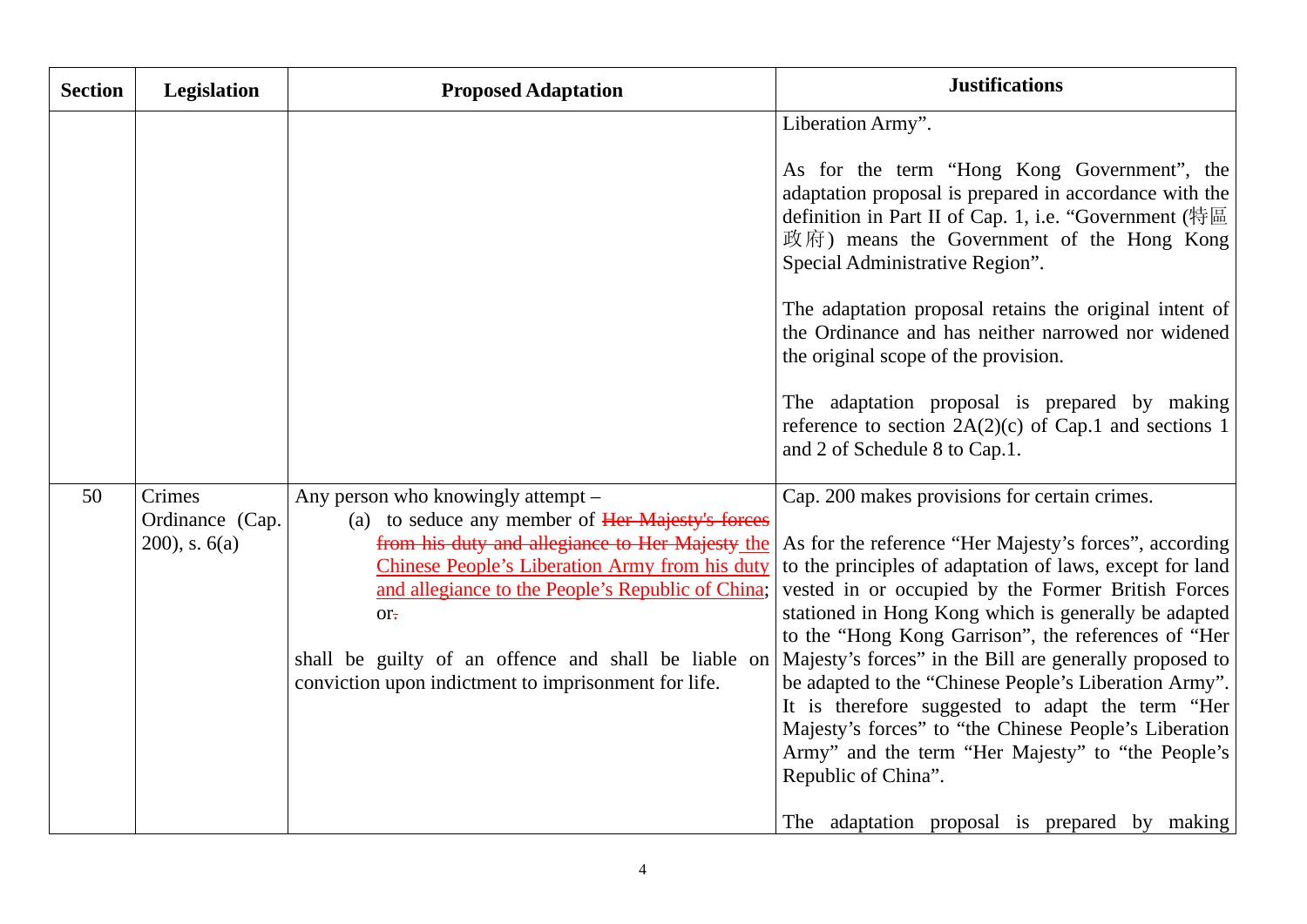| <b>Section</b> | <b>Legislation</b>                                              | <b>Proposed Adaptation</b>                                                                                                                                                                                                                                                                                                                                                                                                                                                                                                                                                       | <b>Justifications</b>                                                                 |
|----------------|-----------------------------------------------------------------|----------------------------------------------------------------------------------------------------------------------------------------------------------------------------------------------------------------------------------------------------------------------------------------------------------------------------------------------------------------------------------------------------------------------------------------------------------------------------------------------------------------------------------------------------------------------------------|---------------------------------------------------------------------------------------|
|                |                                                                 |                                                                                                                                                                                                                                                                                                                                                                                                                                                                                                                                                                                  | reference to section 1 of Schedule 8 to Cap.1.                                        |
| 51(1)<br>51(2) | Crimes<br>Ordinance (Cap.<br>$200$ , s. $7$                     | (1) Any person who knowingly attempts to seduce –<br>(a) any member of Her Majesty's forces;<br>(b) (Repealed 20 of 1997 s. 25)<br>(ba) any member of the Government Flying<br>Service;<br>(c) any police officer; or<br>(d) any member of the Royal Hong Kong Auxiliary<br>Police Force,<br>from his duty or allegiance to Her Majesty shall be guilty<br>of an offence.<br>(1A) Any person who knowingly attempts to seduce any<br>member of the Chinese People's Liberation Army from his<br>duty or allegiance to the People's Republic of China is<br>guilty of an offence. | Please refer to the justifications for section 50 of<br>Schedule 1 to the Bill above. |
| 51(3)          | Crimes<br>Ordinance<br>(Cap. 200),<br>s. $7(2)(a)$              | Any person who $-$<br>(a) knowing that any member or officer mentioned Schedule 1 to the Bill.<br>in subsection (1) or $(1)$ is about to desert or<br>absent himself without leave, assists him in so<br>doing; or<br>should be guilty of an offence.                                                                                                                                                                                                                                                                                                                            | Consequential amendment to Sections $51(1)$ and (2) of                                |
| 51(4)          | Crimes<br>Ordinance<br>200),<br>(Cap.<br>S <sub>1</sub><br>7(3) | Any person who, with intent to commit or to aid, abet, Consequential amendment to Sections $51(1)$ and (2) of<br>counsel or procure the commission of an offence under the Bill.<br>subsection $(1)$ or $(1A)$ , has in his possession any<br>document of such a nature that the dissemination of copies<br>thereof among the members or officers mentioned in<br>subsection (1) or $(1A)$ would constitute such an offence,                                                                                                                                                     |                                                                                       |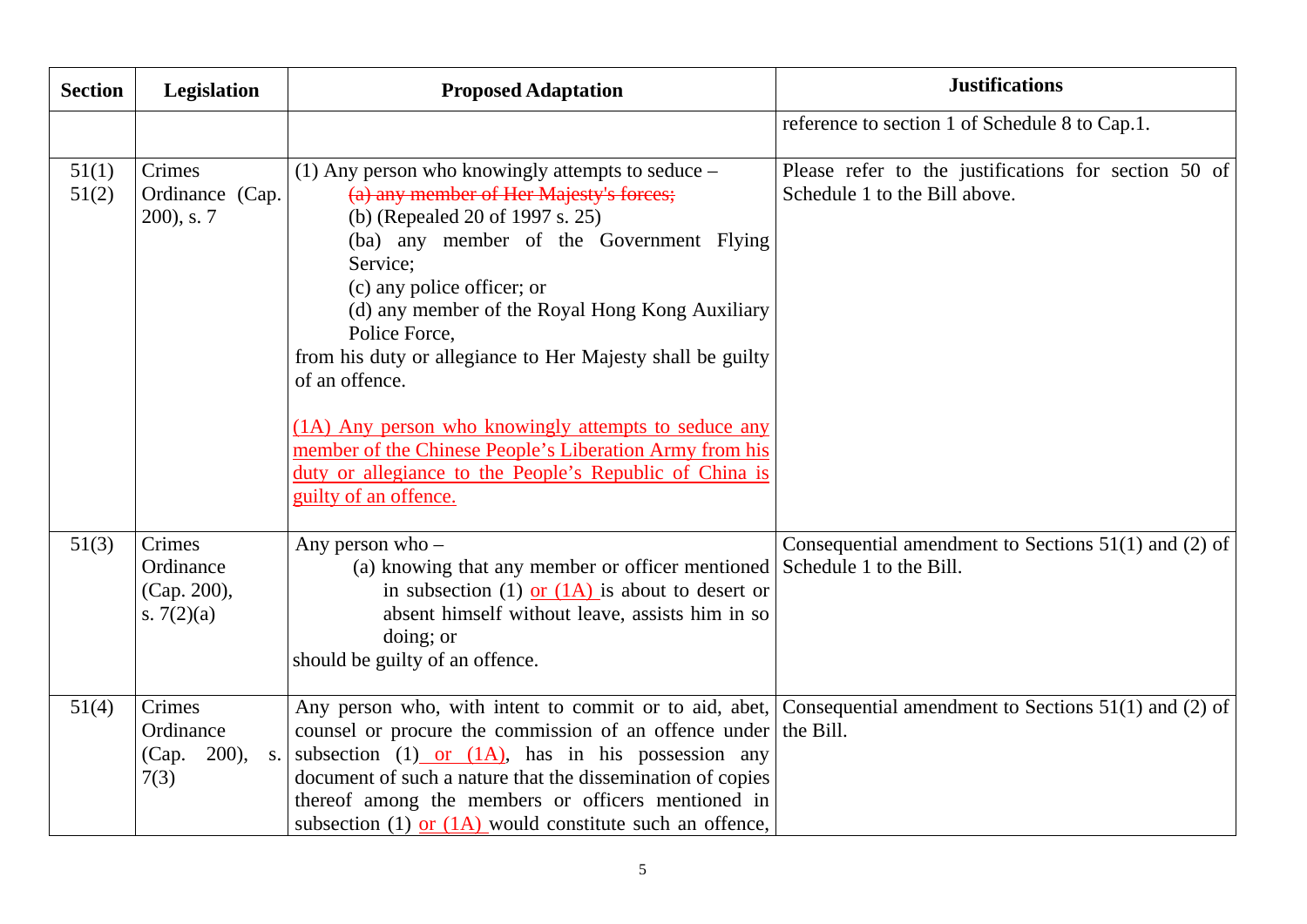| <b>Section</b> | Legislation                                       | <b>Proposed Adaptation</b>                                                                                                                                                                                                                                                                                                                                                                                                                                                                                                                                                                                                                                                                                                                                                                                                                                         | <b>Justifications</b>                                                                                                                                                                                                                                                                                                                                                                                                                                                                                                                                                                                                                                                                                                                                                                                                                                                                                                                                                                                                                    |
|----------------|---------------------------------------------------|--------------------------------------------------------------------------------------------------------------------------------------------------------------------------------------------------------------------------------------------------------------------------------------------------------------------------------------------------------------------------------------------------------------------------------------------------------------------------------------------------------------------------------------------------------------------------------------------------------------------------------------------------------------------------------------------------------------------------------------------------------------------------------------------------------------------------------------------------------------------|------------------------------------------------------------------------------------------------------------------------------------------------------------------------------------------------------------------------------------------------------------------------------------------------------------------------------------------------------------------------------------------------------------------------------------------------------------------------------------------------------------------------------------------------------------------------------------------------------------------------------------------------------------------------------------------------------------------------------------------------------------------------------------------------------------------------------------------------------------------------------------------------------------------------------------------------------------------------------------------------------------------------------------------|
|                |                                                   | shall be guilty of an offence.                                                                                                                                                                                                                                                                                                                                                                                                                                                                                                                                                                                                                                                                                                                                                                                                                                     |                                                                                                                                                                                                                                                                                                                                                                                                                                                                                                                                                                                                                                                                                                                                                                                                                                                                                                                                                                                                                                          |
| 52             | Crimes<br>Ordinance<br>(Cap. 200),<br>s. $58B(2)$ | The Government Chemist or any member of Her Sections 58B and 58D set out offences relating to the<br>Majesty's forces the Chinese People's Liberation Army or possession, import and export of unmarked plastic<br>police officer designated for the purpose of this subsection<br>by the Commander British Forces of the Hong Kong<br>Garrison or the Commissioner of Police respectively are<br>authorized to have possession or custody of unmarked<br>plastic explosive, or to have such explosive under their<br>control, if they do so $-$<br>(a) in the course of their duties; and<br>(b) solely for $-$<br>(i) use in research, development or testing of<br>new or modified explosives;<br>use in training in explosives detection or<br>(ii)<br>the development or testing of explosives<br>detection equipment; or<br>(iii) forensic science purposes. | explosives.<br>Before the Reunification, members of the former<br>British Forces acting with the written authorization of<br>the "Commander, British Forces" were exempt from<br>the requirements of the relevant provisions. It is<br>proposed to adapt the term "Commander, British<br>Forces" to "Commander of the Hong Kong Garrison".<br>As for the reference "Her Majesty's forces", according<br>to the principles of adaptation of laws, except for land<br>vested in or occupied by the Former British Forces<br>stationed in Hong Kong which is generally be adapted<br>to the "Hong Kong Garrison", the references of "Her<br>Majesty's forces" in the Bill are generally proposed to<br>be adapted to the "Chinese People's Liberation Army".<br>As such, it is proposed to adapt the term "member of<br>Her Majesty's forces" to "member of the Chinese<br>People's Liberation Army".<br>The adaptation proposal is prepared by making<br>reference to section $2A(2)(c)$ of Cap.1 and section 1 of<br>Schedule 8 to Cap.1. |
| 53             | Crimes<br>Ordinance<br>$(Cap. 200)$ .             | This section shall not apply to $-$<br>(a) the importation into Hong Kong by $-$<br>(i) any member of Her Majesty's forces the                                                                                                                                                                                                                                                                                                                                                                                                                                                                                                                                                                                                                                                                                                                                     | Please refer to the justifications for section 52 of<br>Schedule 1 to the Bill above.                                                                                                                                                                                                                                                                                                                                                                                                                                                                                                                                                                                                                                                                                                                                                                                                                                                                                                                                                    |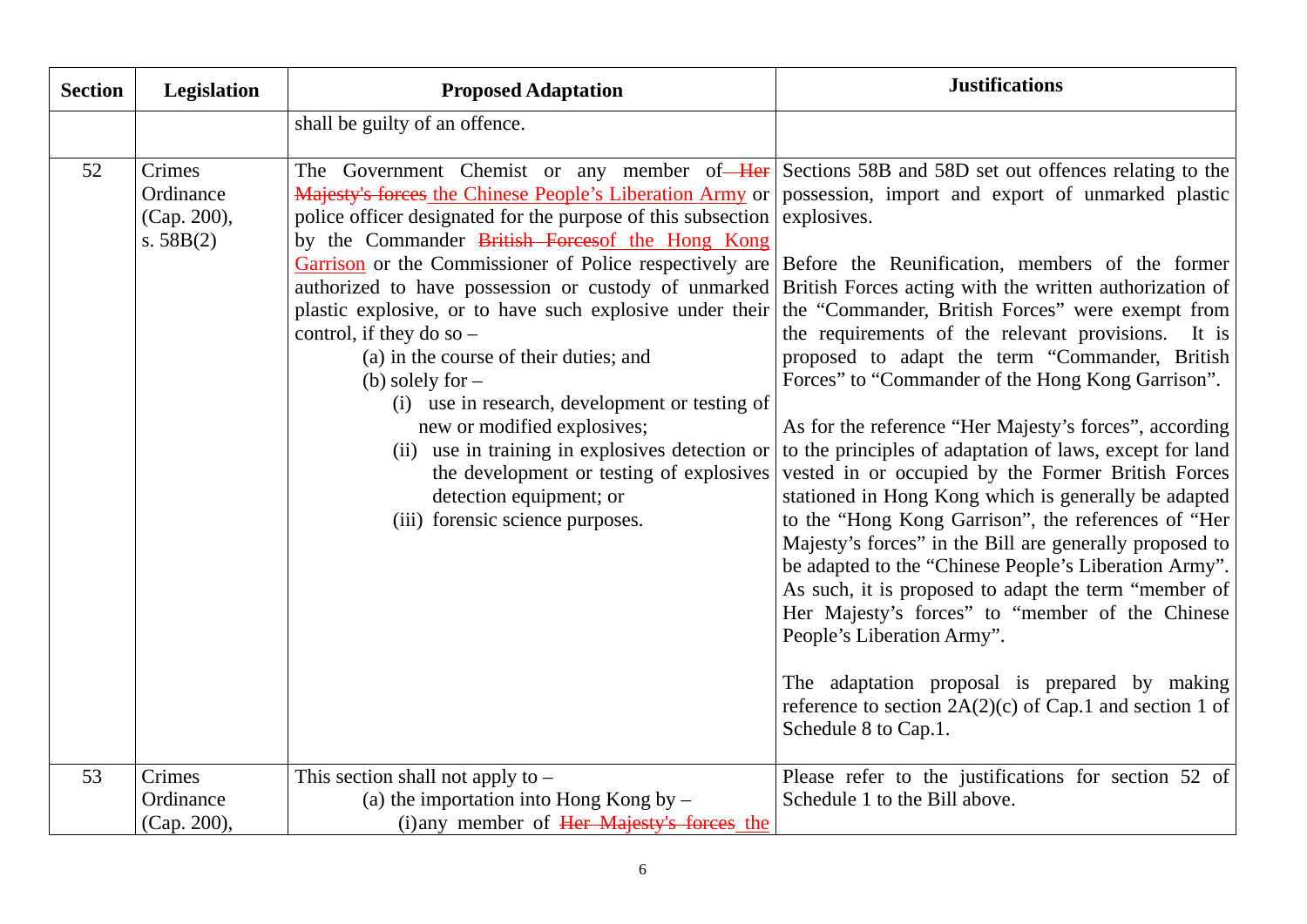| <b>Section</b> | Legislation                                       | <b>Proposed Adaptation</b>                                                                                                                                                                                                                                                                                                                                                                                                                                                                                                                                      | <b>Justifications</b>                                                                                                                                                                                                                                                                                                                                                                     |
|----------------|---------------------------------------------------|-----------------------------------------------------------------------------------------------------------------------------------------------------------------------------------------------------------------------------------------------------------------------------------------------------------------------------------------------------------------------------------------------------------------------------------------------------------------------------------------------------------------------------------------------------------------|-------------------------------------------------------------------------------------------------------------------------------------------------------------------------------------------------------------------------------------------------------------------------------------------------------------------------------------------------------------------------------------------|
|                | s. $58D(2)(a)$                                    | Chinese People's Liberation Army acting<br>with the written authorization of the<br>Commander British Forces Commander of<br>the Hong Kong Garrison;<br>(ii) any police officer acting with the<br>written authorization of the Commissioner of<br>Police,<br>of such quantity of unmarked plastic<br>explosive as may be required by the<br>Commander British Forces Commander of<br><b>Garrison</b><br>the Hong<br>Kong<br>$\alpha$<br>the<br>Commissioner of Police respectively for a<br>use or purpose specified in section<br>$58B(2)(b)(i)$ to (iii); or |                                                                                                                                                                                                                                                                                                                                                                                           |
| 54             | Crimes<br>Ordinance<br>(Cap. 200),<br>s. $58E(3)$ | Any unmarked plastic explosive forfeited under or by Section 58E deals with the forfeiture, seizure and<br>virtue of this section shall, as soon as reasonably destruction of unmarked plastic explosives.<br>practicable after such forfeiture, unless required by the<br>Commander British Forces Commander of the Hong<br>Kong Garrison or the Commissioner of Police for a use or<br>purpose specified in section $58B(2)(b)(i)$ to (iii), be<br>destroyed by the Commissioner of Police.                                                                   | According to section $58E(3)$ , unless required by the<br>"Commander, British Forces", the unmarked plastic<br>explosive forfeited should be destroyed as soon as<br>reasonably practicable.<br>The relevant term is<br>proposed to be adapted to "Commander of the Hong<br>Kong Garrison".<br>The adaptation proposal is prepared by making<br>reference to section $2A(2)(c)$ of Cap.1. |
| 55(1)<br>55(2) | Crimes<br>Ordinance<br>(Cap. 200),                | <b>Exemption period for police officers and members of</b> Please refer to the justifications for section 52 of<br>armed forcesChinese People's Liberation Army<br>s. Notwithstanding section 58B, during the period of 15                                                                                                                                                                                                                                                                                                                                      | Schedule 1 to the Bill above.                                                                                                                                                                                                                                                                                                                                                             |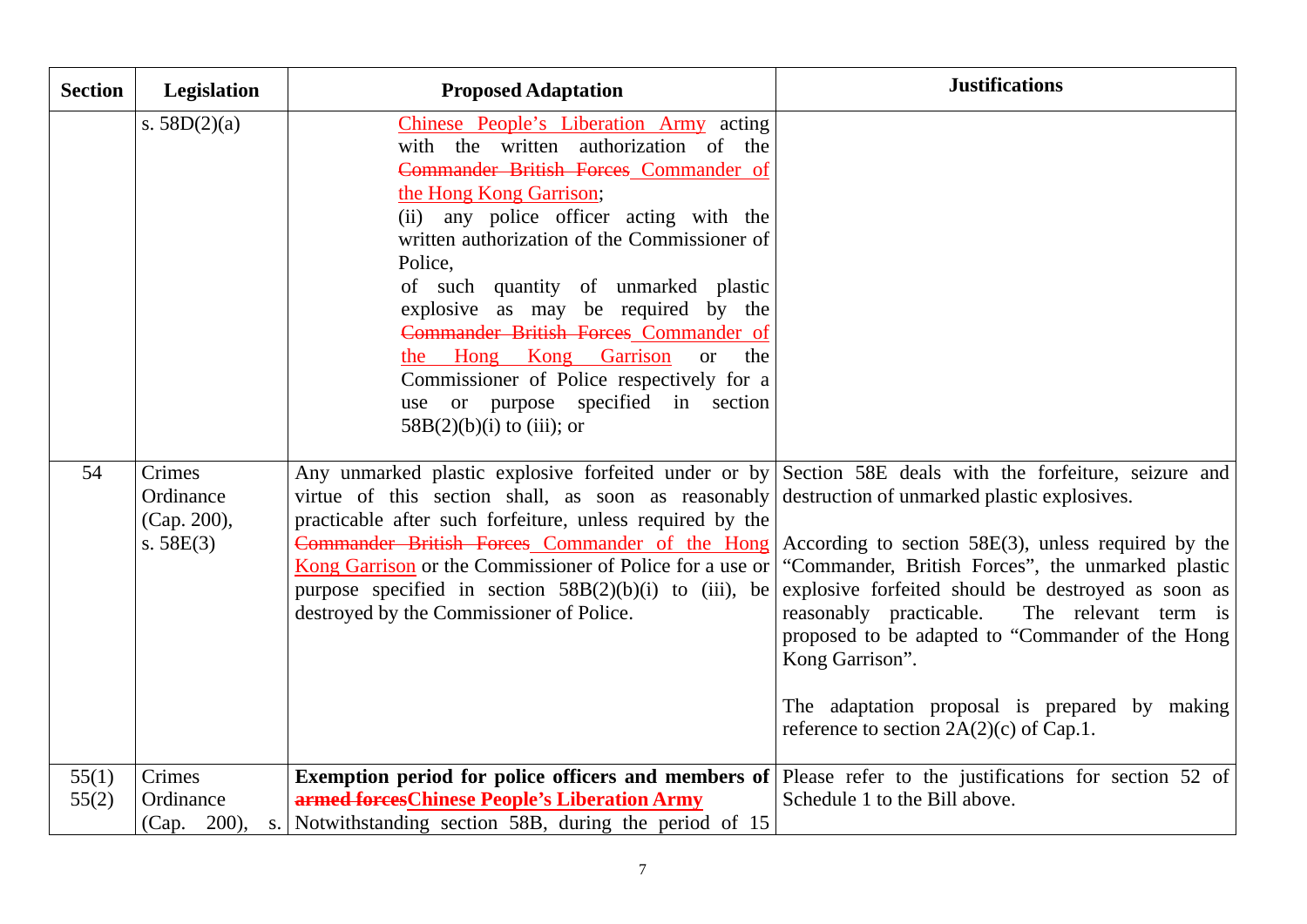| <b>Section</b> | Legislation                                       | <b>Proposed Adaptation</b>                                                                                                                                                                                                                                                                                                                                                                                                                                                                                                                                                                                                                                                                                                                                                                                                                                                                                                                                                                                                                                                                                   | <b>Justifications</b>                                                                                                                                                                                                                                                                                      |
|----------------|---------------------------------------------------|--------------------------------------------------------------------------------------------------------------------------------------------------------------------------------------------------------------------------------------------------------------------------------------------------------------------------------------------------------------------------------------------------------------------------------------------------------------------------------------------------------------------------------------------------------------------------------------------------------------------------------------------------------------------------------------------------------------------------------------------------------------------------------------------------------------------------------------------------------------------------------------------------------------------------------------------------------------------------------------------------------------------------------------------------------------------------------------------------------------|------------------------------------------------------------------------------------------------------------------------------------------------------------------------------------------------------------------------------------------------------------------------------------------------------------|
|                | 58F                                               | years beginning from the commencement of this Part it   Part VIIA of Cap. 200 was enacted to implement in<br>shall not be an offence under that section for any member Hong Kong the provisions of Article IV (3) of the<br>of Her Majesty's forces the Chinese People's Liberation Convention on the Marking of Plastic Explosives for<br>Army or police officer designated for the purpose of this the Purpose of Detection which was passed by the<br>section by the Commander British Forces Commander of International Conference on Air Law in 1991. The<br>the Hong Kong Garrison or the Commissioner of Police main objective of the Convention is to suppress acts of<br>respectively to have in his possession or custody or under terrorism, in particular terrorist activities making use<br>his control, in the course of and solely for the purpose of $\vert$ of plastic explosives.<br>the performance of his duties, any unmarked plastic<br>explosive that was being held in Hong Kong immediately   Part VIIA of the Ordinance has been in effect since 24<br>prior to such commencement. | Section 58F of Part VIIA of the<br>June 1994.<br>Ordinance provides an exemption period of 15 years<br>for the armed forces and the Police. The exemption<br>period expired on 23 June 2009.<br>Although the exemption period has expired, we still<br>need to retain and adapt section 58F as it provides |
|                |                                                   |                                                                                                                                                                                                                                                                                                                                                                                                                                                                                                                                                                                                                                                                                                                                                                                                                                                                                                                                                                                                                                                                                                              | exemption to the offence under section 58B for the<br>period between June 1994 and June 2009, and<br>retaining the provision allows the relevant persons<br>from clearly understanding the details of the<br>exemption.                                                                                    |
| 56             | Crimes<br>Ordinance<br>(Cap.<br>200,<br>S.<br>158 | (1) In relation to a person charged with a specified sexual<br>offence in pursuance of any provision of the Naval<br>Discipline Act 1957 (1957 c. 53 U.K.), the Army Act<br>1955 (1955 c. 18 U.K.) or the Air Force Act 1955 (1955 c.<br>19 U.K.), section 156 shall have effect with the following<br>modifications, namely (Amened 90 of 1991 s. 24)                                                                                                                                                                                                                                                                                                                                                                                                                                                                                                                                                                                                                                                                                                                                                       | Section 158 sets out the application of the laws to trials<br>by courts-martial established under relevant Acts of the<br>United Kingdom of specified sexual offences before<br>the Reunification. The Acts are not applicable after<br>the Reunification.                                                 |
|                |                                                   | (a) any reference to a trial or a trial before the High                                                                                                                                                                                                                                                                                                                                                                                                                                                                                                                                                                                                                                                                                                                                                                                                                                                                                                                                                                                                                                                      | After the Reunification, members of the Hong Kong<br>Court shall be construed as a reference to a trial Garrison who commit such offences are to be dealt                                                                                                                                                  |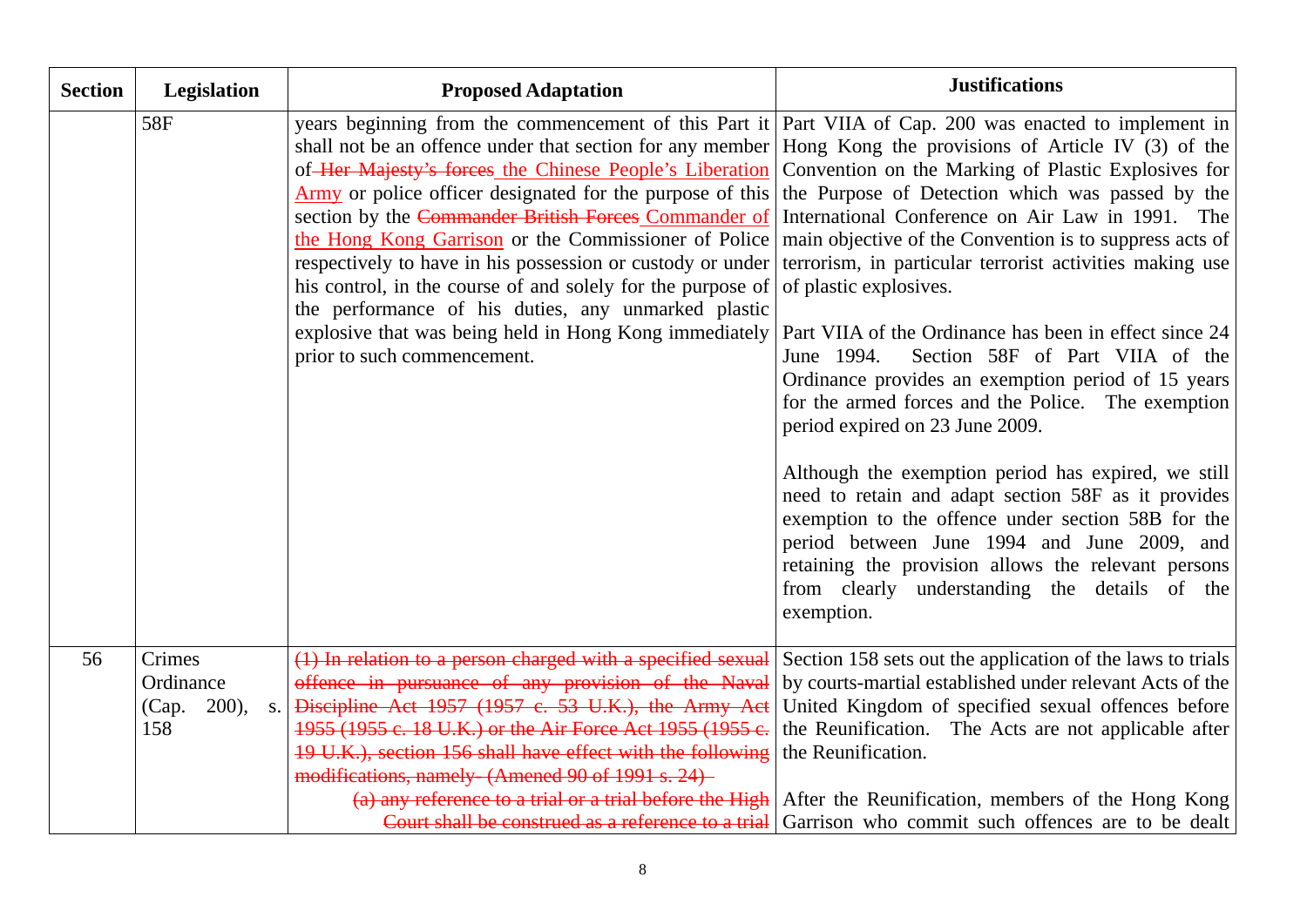| <b>Section</b> | Legislation | <b>Proposed Adaptation</b>                                 | <b>Justifications</b>                                |
|----------------|-------------|------------------------------------------------------------|------------------------------------------------------|
|                |             | by court martial;                                          | with in accordance with Chapter V "Jurisdiction over |
|                |             | (b) for any reference in section $156(2)$ to a judge       | Members of the Hong Kong Garrison" of the Garrison   |
|                |             | there shall be substituted a reference to the              | Law.                                                 |
|                |             | officer who is authorized to convene or has                |                                                      |
|                |             | convened a court-martial for the trial of the              | The adaptation proposal is prepared by making        |
|                |             | offence (or, if after convening it he has ceased           | reference to section $2A(1)$ of Cap.1.               |
|                |             | to hold the appointment by virtue of which he              |                                                      |
|                |             | convened it, the officer holding that                      |                                                      |
|                |             | appointment) and for any reference in                      |                                                      |
|                |             | subsection (4) of that section to such a judge             |                                                      |
|                |             | there shall be substituted a reference to the              |                                                      |
|                |             | court;                                                     |                                                      |
|                |             | $(e)$ for any reference in section 156(5) to the Court     |                                                      |
|                |             | of Appeal there shall be substituted a reference           |                                                      |
|                |             | to the Courts Martial Appeal Court; and                    |                                                      |
|                |             | (d) in section $156(7)$ for paragraphs (a) to (d) there    |                                                      |
|                |             | shall be substituted the words "he is charged              |                                                      |
|                |             | with a specified sexual offence in pursuance of            |                                                      |
|                |             | any provision of the Naval Discipline Act 1957             |                                                      |
|                |             | (1957 e. 53 U.K.), the Army Act 1955 (1955 e.              |                                                      |
|                |             | 18 U.K.) or the Air Force Act 1955 (1955 c. 19             |                                                      |
|                |             | U.K.)"; (Amended 90 of 1991 s. 24)                         |                                                      |
|                |             | and section 157 shall apply accordingly. (Amended 32 of    |                                                      |
|                |             | $\frac{1979 \text{ s. 3}}{2}$                              |                                                      |
|                |             | (2) In relation to a person who, having been charged with  |                                                      |
|                |             | a specified sexual offence in pursuance of any provision   |                                                      |
|                |             | of any of the Acts specified in subsection (1), has been   |                                                      |
|                |             | convicted of an offence and has given notice of an appeal  |                                                      |
|                |             | to the Courts Martial Appeal Court against the conviction, |                                                      |
|                |             | or notice of an application for leave so to appeal, a      |                                                      |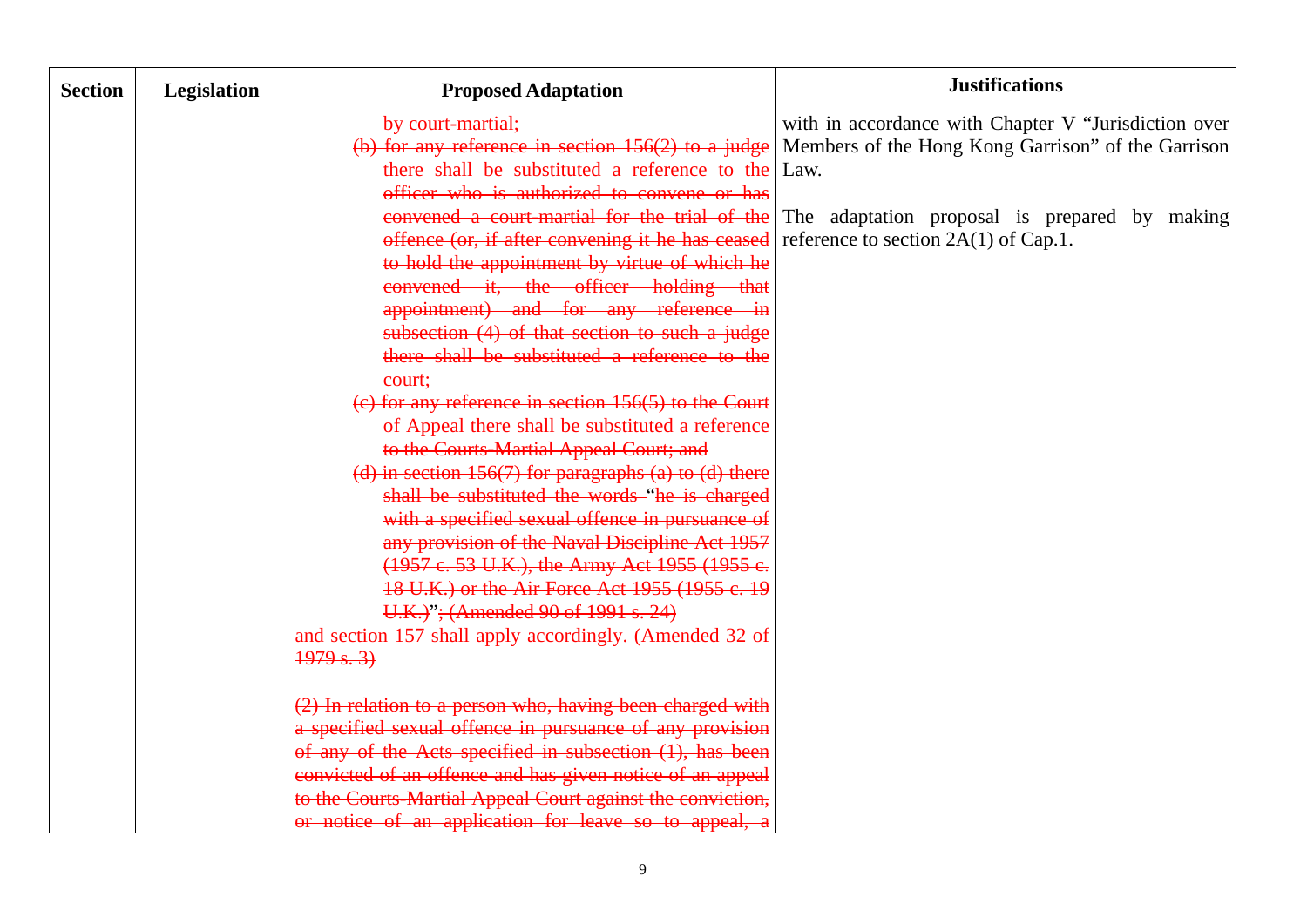| <b>Section</b>                   | Legislation                                                                                          | <b>Proposed Adaptation</b>                                                                                                                                                                                                                                                                                                                                                                                                                                                                                                      | <b>Justifications</b>                                                                                                                                                                                                                                                                                                                                                                                                                                                                                                                                                                        |
|----------------------------------|------------------------------------------------------------------------------------------------------|---------------------------------------------------------------------------------------------------------------------------------------------------------------------------------------------------------------------------------------------------------------------------------------------------------------------------------------------------------------------------------------------------------------------------------------------------------------------------------------------------------------------------------|----------------------------------------------------------------------------------------------------------------------------------------------------------------------------------------------------------------------------------------------------------------------------------------------------------------------------------------------------------------------------------------------------------------------------------------------------------------------------------------------------------------------------------------------------------------------------------------------|
|                                  |                                                                                                      | direction given by a judge of that Court that section<br>156(1) shall not, by virtue of an accusation which alleges<br>a specified sexual offence and is specified in the direction,<br>apply in relation to a complainant so specified, shall be<br>deemed to be a direction given by the Courts-Martial<br>Appeal Court in pursuance of subsection (5) of that<br>section (as modified by this section). (Amended 32 of<br>1979 s. 3) [cf. 1976 c. 82 s. 5(6) U.K.]                                                           |                                                                                                                                                                                                                                                                                                                                                                                                                                                                                                                                                                                              |
|                                  |                                                                                                      | (3) In this section and in section 156 as modified by<br>subsection $(1)$<br>"court martial" (軍事法庭) means a court martial under<br>any of the Acts specified in subsection (1);<br>"Courts Martial Appeal Court" (軍事法庭上訴庭) means<br>the Courts-Martial Appeal Court established by the<br>Courts Martial (Appeals) Act 1951 (1951 c. 46 U.K.) for<br>the purpose of hearing appeals from naval, army and air<br>force courts martial, and continued in existence by the<br>Courts Martial (Appeals) Act 1968 (1968 c. 20 U.K.). |                                                                                                                                                                                                                                                                                                                                                                                                                                                                                                                                                                                              |
| 57(1)<br>57(2)<br>57(3)<br>57(4) | Country<br>and<br>Areas<br>Regulations<br>(Cap. 208)<br>sub.<br>$A)$ ,<br>leg.<br>regulation $19(1)$ | Parks Application to Crown servants public servants,<br>Special <b>members of Chinese People's Liberation Army and</b><br>waterworks contractors<br>(1) These regulations shall not apply to, and regulation 4<br>shall not apply in respect of a vehicle or bicycle being<br>used by-<br>(a) any person in the public service of the $C_{\text{rown}}$<br>or special area acting in the course of his $19(2)$ .<br>duties;                                                                                                     | This Regulation provides exemption before the<br>Reunification to vehicles or bicycles being used by<br>"any person in the public service of the Crown" acting<br>in the course of his duties. The definition of "any<br>person in the public service of the Crown" in the<br>Regulation covers public officers, members of Her<br>Majesty's forces and members of certain groups. The<br>Government while he is within a country park definition of such person is provided in regulation<br>(aa) any member of the Chinese People's As such, the Bill proposes to adapt "any person in the |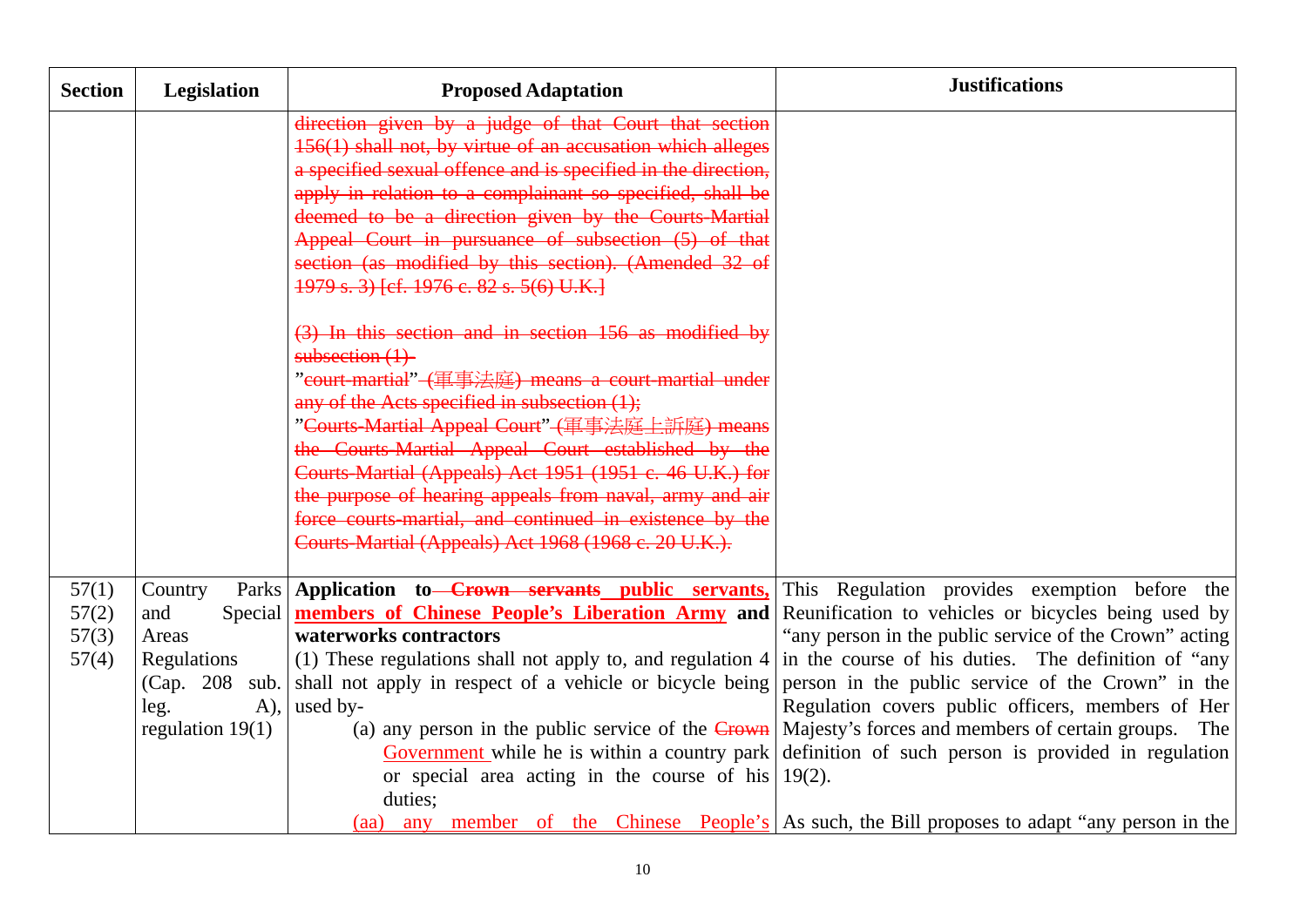| <b>Section</b>                   | Legislation                                                                                                  | <b>Proposed Adaptation</b>                                                                                                                                                                                                                                                                                                                                                                                                                | <b>Justifications</b>                                                                                                                                                                                                                                                                                                                                                                                                                                                                                                                                                                                                                                                                                                                                                                         |
|----------------------------------|--------------------------------------------------------------------------------------------------------------|-------------------------------------------------------------------------------------------------------------------------------------------------------------------------------------------------------------------------------------------------------------------------------------------------------------------------------------------------------------------------------------------------------------------------------------------|-----------------------------------------------------------------------------------------------------------------------------------------------------------------------------------------------------------------------------------------------------------------------------------------------------------------------------------------------------------------------------------------------------------------------------------------------------------------------------------------------------------------------------------------------------------------------------------------------------------------------------------------------------------------------------------------------------------------------------------------------------------------------------------------------|
|                                  |                                                                                                              | Liberation Army while he is within a country<br>park or special area acting in the course of his<br>duties;<br>(b) any person, not being a person in the public $(i)$<br>service of the CrownGovernment or a member<br>of the Chinese People's Liberation Army, who<br>is authorized by the Water Authority to carry $(iii)$<br>out the construction, operation or maintenance<br>of waterworks within a country park or special<br>area. | public service of the Crown" in regulation 19(1) of the<br><b>Regulation as-</b><br>"any person in the public service of the<br>Government"; and<br>"member of the Chinese People's Liberation<br>Army".<br>The amendment in the title is consequential to the<br>amendment to sections (a), (aa) and (b).<br>The adaptation proposal is prepared by making<br>reference to section $2A(2)(c)$ of Cap.1 and sections 1<br>and 2 of Schedule 8 to Cap.1.                                                                                                                                                                                                                                                                                                                                       |
| 57(5)<br>57(6)<br>57(7)<br>57(8) | Country<br>and<br>Special<br>Areas<br>Regulations<br>(Cap. 208)<br>sub.<br>leg.<br>A),<br>regulation $19(2)$ | Parks In this regulation "person in the public service of the<br>Crown" (官方-Government" (政府公共服務人員) means<br>a person who is $-$<br>(a) a public officer; or<br>(b) a member of Her Majesty's forces; or<br>$(c)$ a member of $-$<br>(i) (Repealed 20 of 1997 s. 25);<br>(ii) the Royal Hong Kong Auxiliary Air<br>ForceGovernment Flying Service;<br>(L.N. 362 of 1997)<br>(iv) the Essential Services Corps; (57 of 1997 s.<br>34)       | This Regulation provides definition for the term<br>"person in the public service of the Crown". The<br>term "person in the public service of the Crown" in the<br>Regulation covers the then public officer, member of<br>Her Majesty's forces and member of certain groups.<br>The definition of such person is provided in regulation<br>$19(2)$ .<br>As the application of the "Chinese People's Liberation"<br>(iii) the Hong Kong Auxiliary Police Force; Army" has been separately dealt with in section 57(3)<br>of the Bill, it is therefore proposed to delete the<br>reference to "a member of Her Majesty's forces" from<br>the proposed amendment of "person in the public<br>(v) the Auxiliary Medical Service; (57 of 1997   service of the Government". The adaptation of the |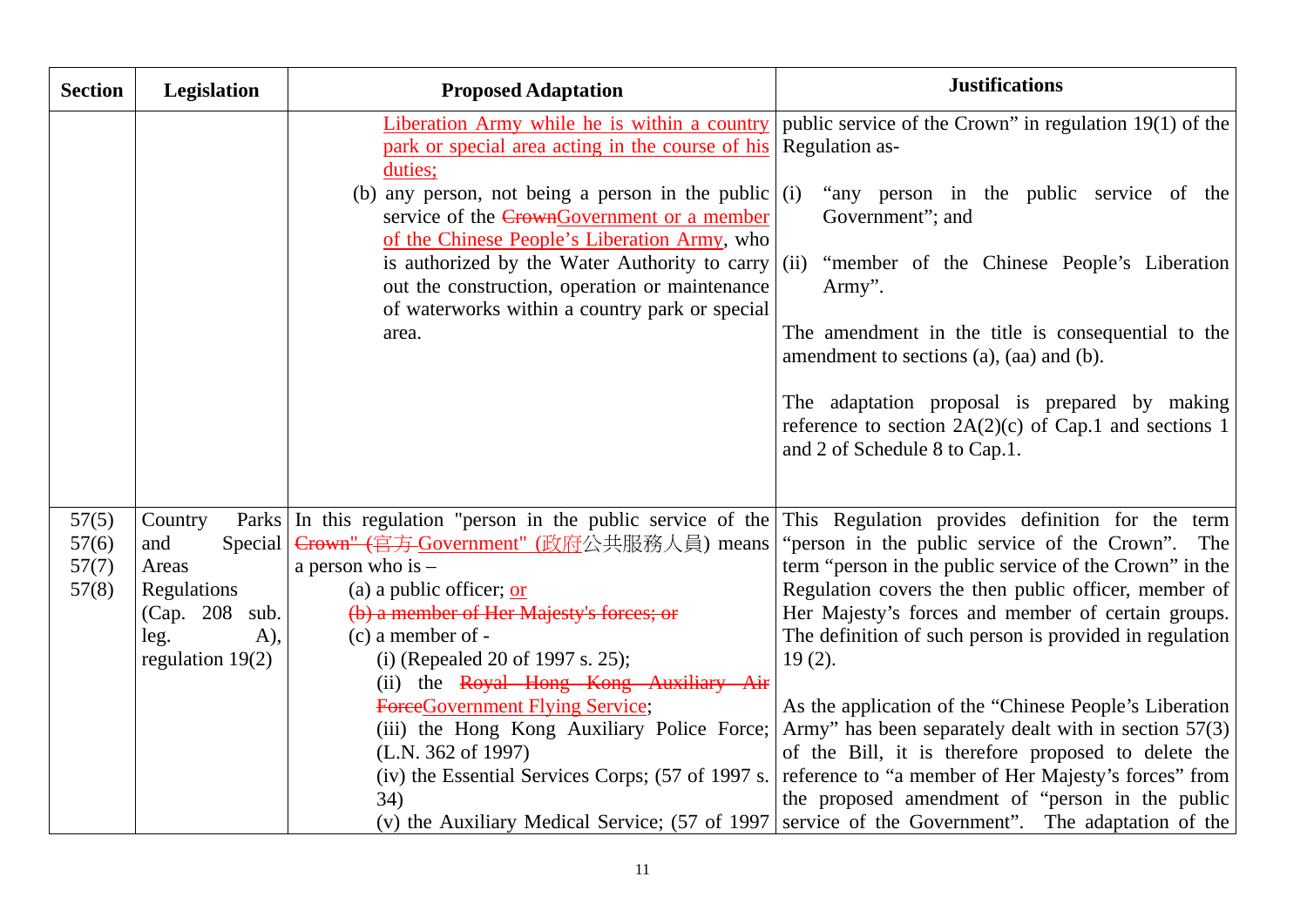| <b>Section</b> | Legislation | <b>Proposed Adaptation</b>                                                                       | <b>Justifications</b>                                                                                                                                                                                                                  |
|----------------|-------------|--------------------------------------------------------------------------------------------------|----------------------------------------------------------------------------------------------------------------------------------------------------------------------------------------------------------------------------------------|
|                |             | s. 34; 58 of 1997 s. 34)<br>$(vi)$ the Civil Aid Service. $(58 \text{ of } 1997 \text{ s. } 34)$ | "Crown" to the "Government" is made in accordance<br>with the principles of adaptation of laws.                                                                                                                                        |
|                |             |                                                                                                  | As the duties of the Royal Hong Kong Auxiliary Air<br>Force in this Regulation are now carried out by the<br>Government Flying Service, it is therefore proposed to<br>adapt the relevant term to the "Government Flying"<br>Service". |
|                |             |                                                                                                  | The adaptation proposal is prepared by making<br>reference to section $2A(2)(c)$ of Cap.1 and sections 1<br>and 2 of Schedule 8 to Cap.1                                                                                               |

Security Bureau February 2011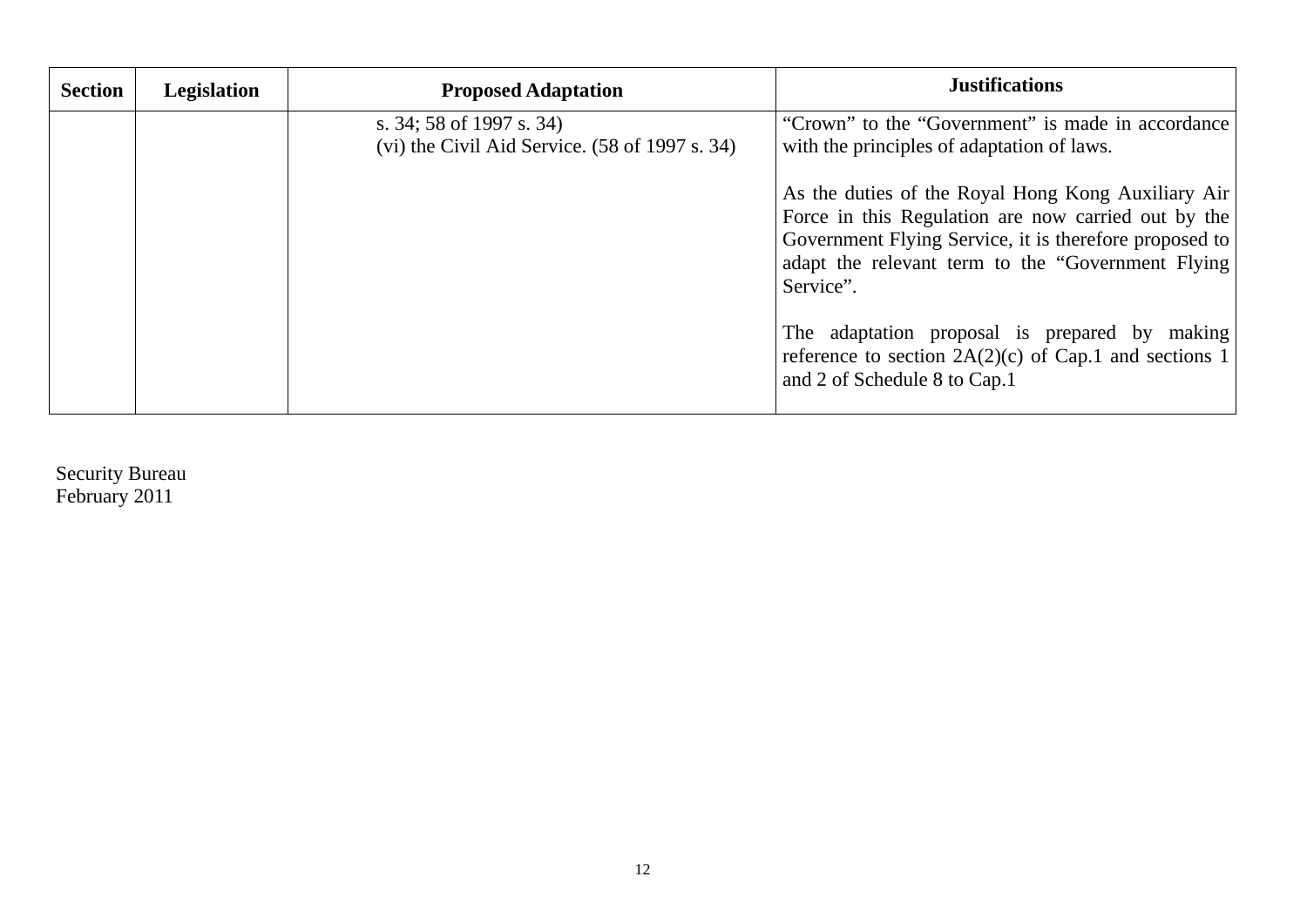# **Adaptation of Laws (Military References) Bill 2010**

## **Response to the comments of the Hong Kong Human Rights Monitor**

# **The Adaptation Bill does not extend the rights, exemptions and obligations of the Hong Kong Garrison (Comments raised in paragraphs 4, 5, 7, 8, 12, 13, 14 and 15 of the letter)**

The Adaptation Bill is prepared in accordance with the decisions of the Standing Committee of the National People's Congress. Provisions relating to the rights, exemptions and obligations of the military forces stationed in Hong Kong by the United Kingdom shall, subject to the provisions of the Basic Law and the Garrison Law, continue to have effect and apply to the military forces stationed in the HKSAR by the Central People's Government of the People's Republic of China. The Adaptation Bill does not extend the rights, exemptions and obligations of the Hong Kong Garrison.

2. Regarding the addition of the four definitions to section 3 of the Interpretation and General Clauses Ordinance (Cap 1), as stated in our December 2010 (LC Paper No. CB(2)479/10-11(02)) and January 2011 (LC Paper No. CB(2)813/10-11(02)) submissions to the Bills Committee, our intent for the addition is to obviate the need to repeat the relevant definitions in various Ordinances, making the law drafting more effective and the content of the adaptation proposals more straight forward and clear. The adaptation proposal does not extend the rights, exemptions and obligations of the Hong Kong Garrison, nor does it change the legal effect and the scope of the ordinances concerned.

3. The adaptation proposals in the Bill have the same legal effect as the relevant provisions before adaptation, such as those mentioned in the submission from the Hong Kong Human Rights Monitor, such as the adaptation proposals for section 2 of the Antiquities and Monuments Ordinance (Cap.53), schedule 2 of the Air Passenger Departure Tax (Cap.140), section 39 of the Public Order Ordinance (Cap.245), section 5(3) of the Merchant Shipping (Prevention and Control of Pollution) Ordinance (Cap.413), section 3(1)(a) of the Merchant Shipping (Seafarers) Ordinance (Cap.478). Should individual Ordinances contain laws of the United Kingdom which no longer have any legal effect after the Reunification, we would repeal these provisions, e.g. the adaptation proposal suggested to section 158 of the Crimes Ordinance. The aforementioned provisions, when adapted, have the same legal effect after its adaptation as before, and do not extend the rights, exemptions and obligations of the Hong Kong Garrison.